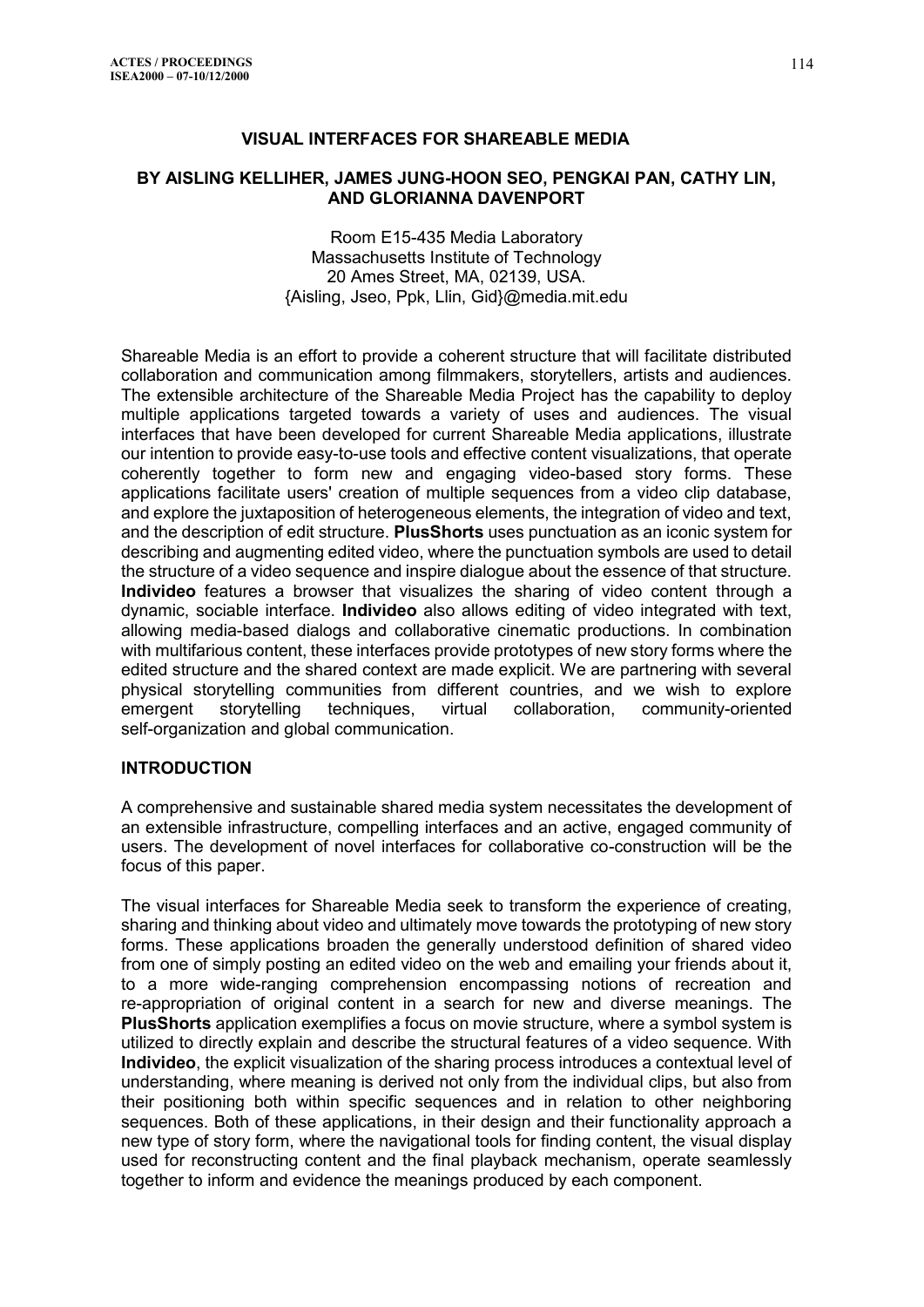The next section of the paper will detail previous and related work to the visual interfaces for the Shareable Media Project, followed by descriptions of two current applications, **PlusShorts** and **Individeo**. The paper will conclude by describing some of the issues that arise as a result of this project and future research directions.

# **BACKGROUND**

In articulating the vibrant relations between text, texture and context, folklorist Kay Stone provides us with a useful framework in which to survey variations in fairy tale, such as Snow White: " The text is the basic story of Snow White; its texture is the specific language (visualization in the case of film) of a particular story; context is any relevant personal, social, historical, and other influences. There might be countless oral texts of Snow White, each with its own texture and context. The storytelling event, or actual verbal composition of a story, is extremely sensitive to immediate contexts that might motivate changes in texture. Thus Snow White in oral tradition is multitextural and multicontextual. There is no single "original" or 'authentic' oral text. The story would never be told in precisely the same words even by the same person. A unique context for each telling produces different textures, and thus a variety of oral." [Stone]

Text-based story is naturally transformable. It costs almost nothing to produce your own version of Snow White, either orally or in writing. Many fairy tales are initially created anonymously and have been re-told over hundreds of years. People have the freedom to consider and interpret them from a number of personal, critical, cultural and theoretical perspectives. More recently, this past century has witnessed exceptional activities on transformable work within the video and audio-based story realms.

Beginning in the late nineteenth century, Cubism and Dada artists imported readymade fragments into original art works. As early as 1914, Marcel Duchamp exhibited his bottle rack, bringing a complete unmodified object into an art space for the first time. During the same time period, Plunderphonics was emerging as a variation of transformable music within music communities. Musicians or DJs took original pieces of music, varied the speed, reversed the direction of spin and mixed it with other tracks. In 1920, Stephan Wolpe used eight gramophones to play music at different speeds simultaneously. In 1939, John Cage brought a gramophone record, Imaginary Landscape No. 1, into a public performance [Cutler]. The found footage films of the post-sixties non-fiction cinema show film editors playing with notions of deconstruction to both question received understandings of documentary footage and create powerful new and challenging interpretations of this content. These early examples demonstrated how recontextualization of existing art works could be served as powerful basis for new creations.

In the broadcast media age, amateur media fans collect, select, inflect, re-circulate, amplify, parody, or recombine primary images and songs for re-creations. In *Textual Poachers,* Professor Henry Jenkins suggests ten ways, such as Recontextualization, Expanding the Series Timeline and Refocalization, employed by media fans to rewrite a television show [Jenkins 1992].

For example, media fans recontextualize broadcast material by writing short 'missing' scenes that can provide extra explanations for a character's conduct. Another fan managed to compile a five-minute show from a 30-hour collection. The methodology of story recreation and reuse employed by these media fans' inspires us to design a new generation of media applications aimed at a much broader society of users, including families, friends, artists and musicians.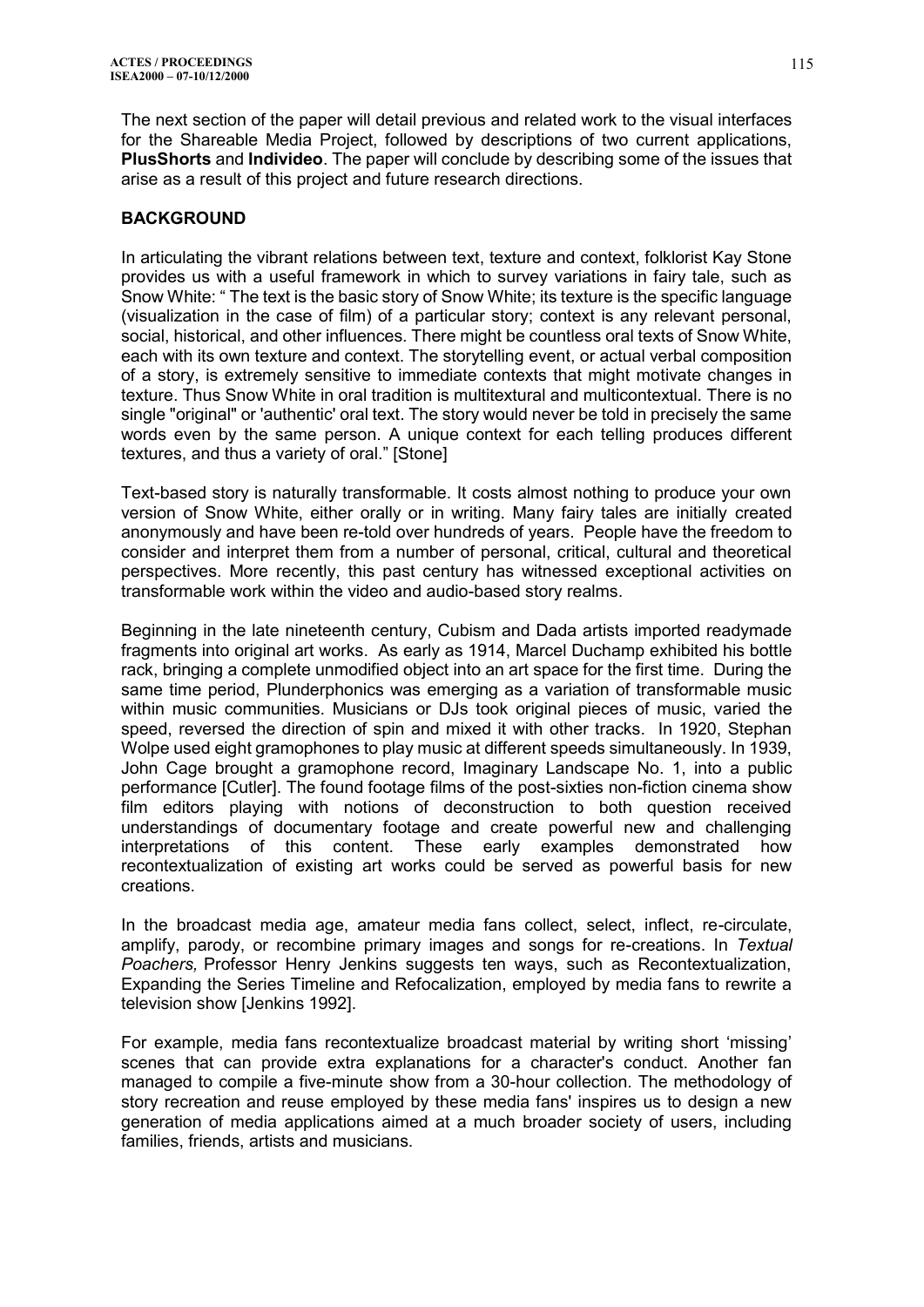The nature of digital content provides an efficient means for people to gather and distribute digital content. From 1982 to 1987, Professor Glorianna Davenport in the MIT Media Lab developed a "Shareable Video" project, New Orleans in Transition, on a UNIX workstation supported by a bank of videodisc players [Davenport 1987]. The purpose of the project was to give Urban Planning students an insider view into the process of change. Students using this material could make use of an editing tool which allowed them to take excerpts from the available segments, re-sequence and compile movies. Some related work has been developed in the web-based editing field from varying perspectives. VideoFarm.com is a Java-based Premiere-like editing software, which is developed mainly for online editing purpose [VideoFarm]. Mimicry allows users to create links to and from temporal (video and audio) media on the web regardless of the users' ownership of the Web pages or media clips involved [Bouvin&Schade 1999]. Unlike VideoFarm, Mimicry is created mainly from the audience's point of view.

During 1998 and 1999, Pengkai Pan focused on designing a system for asynchronous sharing of streaming video on the Internet and built a prototype, I-Views [Pan, Davenport 2000]. It allowed widely distributed groups of people to view, edit, compare, evaluate and discuss video material over the Internet. By offering shared authorship, tools and virtual environments, I-Views demonstrated a new story form: "Shareable Documentary." From this research, we have developed a more refined architecture that supports the development of multiple applications based on the Shareable Media framework. PlusShorts and Individeo are two such demonstration applications that will now be discussed in detail.

## **PLUSSHORTS**

**PlusShorts** is a web application that explores the use of punctuation as an iconic system for describing and augmenting edited video. This system allows for a distributed group of users to contribute to and collaborate upon the creation of shared movie sequences, where punctuation symbols can be utilized to detail the structure of that sequence and inspire dialogue about the essence of that structure. **PlusShorts** is implemented as a java applet that can be launched from the Shareable Media website. Within the applet there are three main activity areas: a newsgroup-type interface for browsing through and selecting sequences to play, a storyboard grid for manipulating sequences and a playback area for previewing and submitting sequences.

The motivation for considering punctuation as a type of visual markup language arises from observations of the experimental usage of punctuation symbols in other art forms such as dance, painting and literature. Authors, playwrights and poets such as Samuel Beckett, Harold Pinter and e.e. cummings have experimented with using punctuation symbols in a highly expressive manner.

#### **r-p-o-p-h-e-s-s-a-g-r**

who a)s w(e loo)k upnowgath PPEGORHRASS eringint(oaThe):l eA !p: S a (r rIvInG .gRrEaPsPhOs) to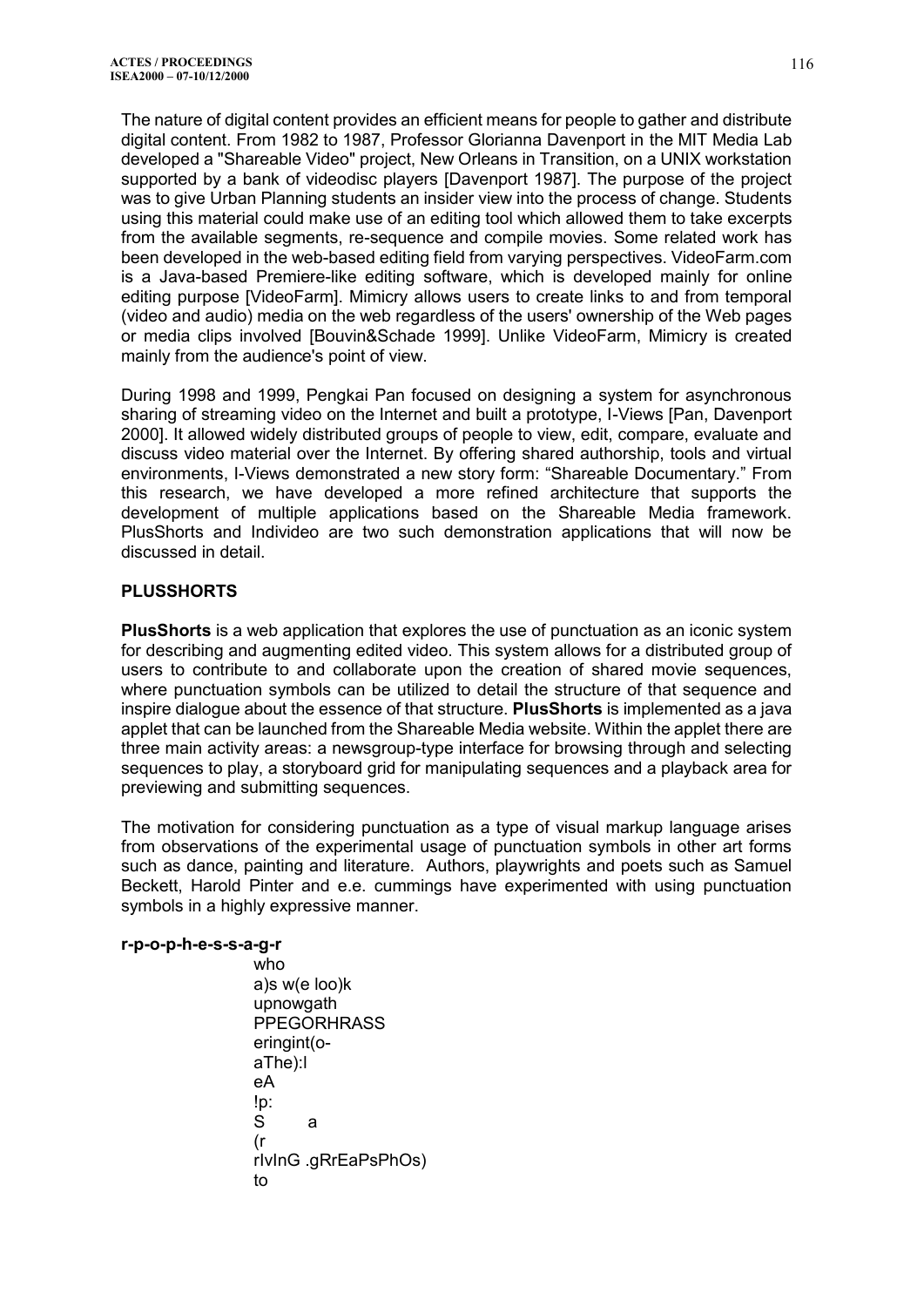#### rea(be)rran(com)gi(e)ngly ,grasshopper; [Cummings 1991]

Users can browse through and select sequences to play using a newsgroup-style interface. Here, the user loads a video sequence into the storyboard area by selecting a specific sequence post within the hierarchical tree of video threads, which can be sorted by date, author or thread category.



## **Figure 1: PlusShorts Interface**

A viewer can navigate down through a particular video thread, where s/he can begin to determine how the content, tone, rhythm and structure of the thread changes and evolves from each user created sequence to the next. This exploration of video content allows the user to conceive of multiple storylines and viewpoints, different editing methodologies and an evolutionary approach to video construction.

Users can construct, deconstruct and rearrange video sequences/threads using the grid interface, which is inspired by traditional storyboard models. The videos in the database are represented by thumbnail images that can be placed within the layout grid, where they will be played back in sequence according to a left-to-right, top-down rule. The punctuation symbols can also be placed on the grid between and on top of the clips where they are utilized in two different manners. Firstly, by placing them between and around the thumbnail images, they can be used to describe and define the story structure of the edited movie (e.g. any clips positioned between parentheses could refer to a character development segment or a colon could be used after a title to denote an introductory clip). Secondly, by placing the punctuation symbols on top of a thumbnail image, they can be used to directly affect the playback of the final sequence (e.g. a plus sign dropped on top of a clip will cause it to be played back at double speed or a period symbol can be used to insert a black frame).

A user can open a sequence created by another participant and move or delete any of its components, to create new meanings and understandings from the same clips. Alternately, a user can choose to search through the video database using keyword and/or visual searching to obtain new clips to add to the sequence. This reworked arrangement can then be posted to the database as a response to the originating video thread.

The **PlusShorts** application is an attempt to provide a space for engaging collaboration and experimental explorations of the entire filmmaking process. The conception of a video sequence as a variant instance within a larger story thread allows creators and users to adopt a playful, explorative attitude towards moviemaking, where there is no definitive final cut, but rather a series of investigative story developments.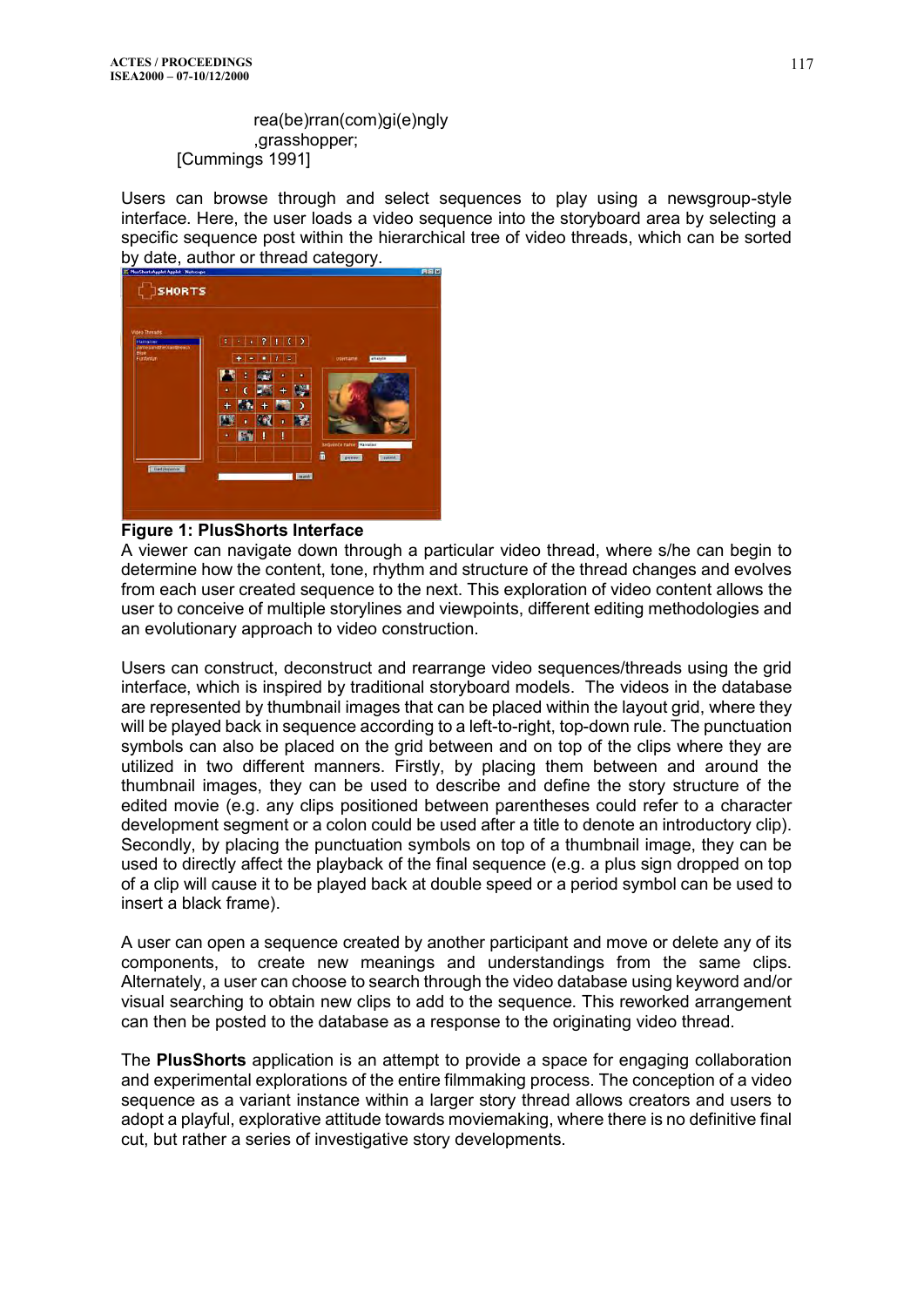## **INDIVIDEO**

**Individeo** is a web-based tool for creating and sharing digital video narratives. The interface is composed of a media browser and a sequence editor, which allow the user to browse a large shared set of video clips and to build new video sequences using selected clips. The aim is to provide simple and sociable interfaces for browsing and editing, and to promote online communication and collaboration using digital video in the form of a playful and constructive experience.



**Figure 2 : Individeo Interface** 

The **Individeo** browser allows the user to navigate through the content space of a large number of video sequences. Each video sequence is represented by the thumbnail images of the video clips within the sequence, arranged along a diagonal line signifying the sequence. Using the mouse, the user can select and view a particular sequence. The user can also select and focus on a particular clip within a sequence, and the interface will dynamically display all other sequences that contain the focus clip. Shifting the focus from clip to clip leads to fluid, animated modification in the visualized structure, as it creates real-time concordance views of sequences based on the focus clip. This visualization of reuse makes explicit the sharing of media by multiple users. The browsing activity becomes a constantly revealing experience rooted in and guided by the discovery of relationships among sequences. The sociable interface presents each sequence not as a result of solitary activity, but rather as part of a web of interconnections built by multiple storytellers.

The **Individeo** editor presents a storyboard interface for creating sequences with video clips and intertitles. The user can drag and drop desired video clips from the browser into the editing area in the center of the interface. The user can also add text clips to the sequence, which will play back as silent-film-style intertitles. The video and text clips can then be arranged freely within the editing area by the user. The playback order for the sequence is determined by the visual layout of the clips with respect to standard reading rules; the editor parses the layout similar to the way we might interpret the order of frames in a comic book. Instead of the precision-oriented traditional timeline interfaces, the editing area interface encourages casual rearrangement of elements, fostering a more playful, trial-and-error attitude. The intertitles help integrate the text and the video seamlessly within a sequence. The mix of text and video enables mixed-media communication, and dialog and discussion can occur in both media types.

Using a system such as **Individeo**, filmmakers could collaborate online on film productions. The footage could be shot in different locations at different times, then added to the Shareable Media system. Geographically separated filmmakers could explore various editing options by making and comparing alternative rough cuts with **Individeo**. They could ask questions or provide comments to other members' using the text clips.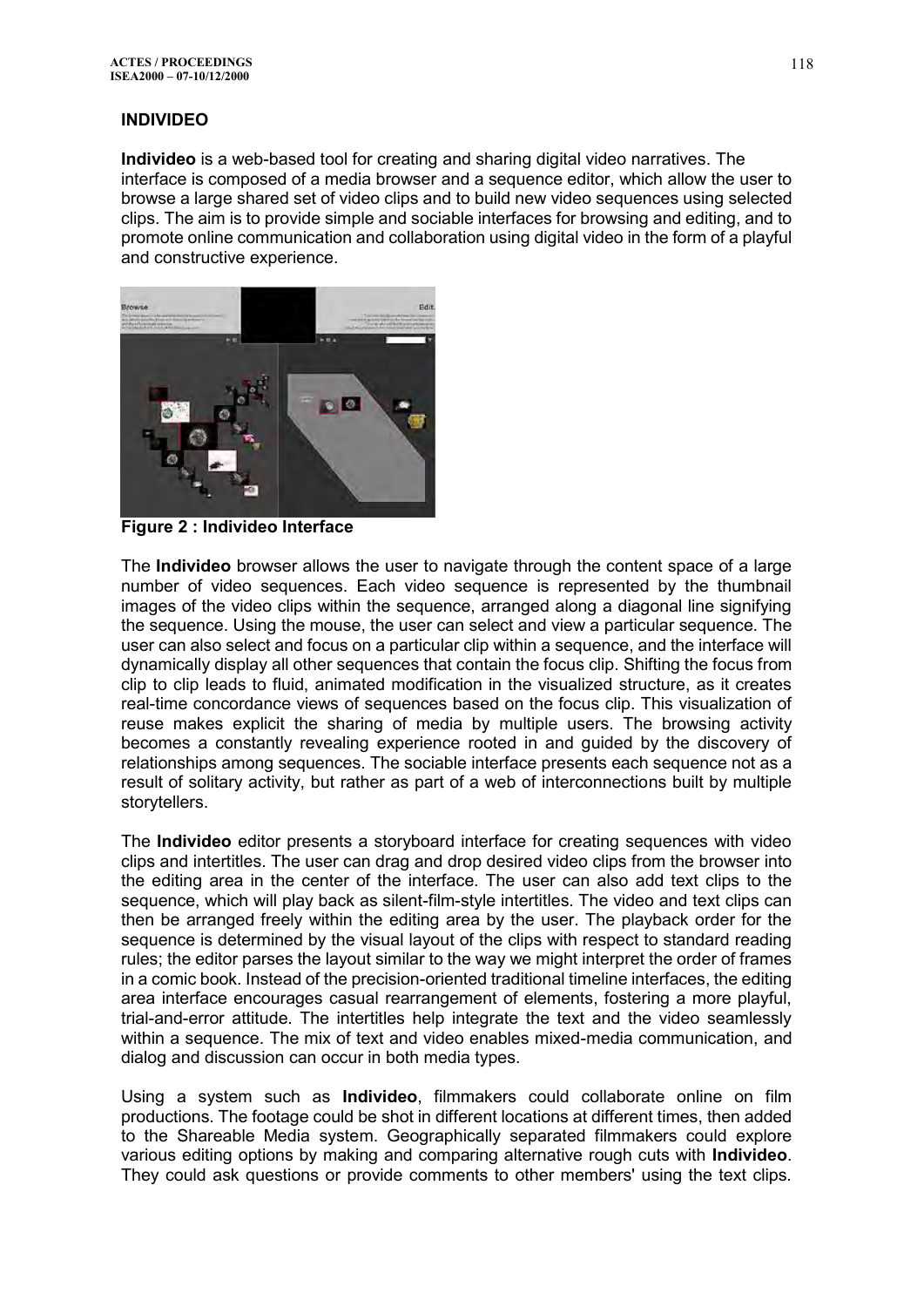One such current production is shot simultaneously in two cities and constructed using **Individeo**. The resulting film plays with notions of time and space shared by two characters who are played by actors in two separate locations. A reactionary collaboration model is also explored, where a filmmaker in one city might respond to video clips and sequences supplied by the other director, building a feedback loop of content and sequence ideas.

# **ISSUES**

# **Community**

Shareable Media applications could facilitate collaboration within existing and potential creative communities. Artists can take part in the Shareable Media community by contributing original material, experimenting with sequence and story ideas, and offering feedback to other users' creations. We are currently working with active filmmaking communities in locations including Ireland, China, and New York City. We anticipate the emergence of new communities of users, amateur videographers who may achieve a level of technical and creative fluency in software-based video editing though engagement with Shareable Media interfaces. A mix of practicing artists and casual videographers, both submitting and editing video, could lead to a fertile and active environment for all parties involved.

# **COPYRIGHT**

Shareable Media applications foreground the free reuse of all submitted content, they foreground questions about copyright protection. Beyond the issue of corporate-copyrighted material, we are seeking an appropriate model for individual contributions of original content. We feel that an open model is the right model: all contributors grant other users of

Shareable Media the right to reuse the content within the bounds of the creative activities allowed within the interfaces. A micropayment mechanism based on the number of times a clip is viewed or reused could benefit contributors. We would like to frame Shareable Media as a prototype media space with an alternative model for intellectual property, one that prizes open sharing.

## **CONCLUSION**

The **PlusShorts** and **Individeo** applications encapsulate our desire to provide easy-to-use tools and effective content visualizations to a broad range of users. Both of these applications, in their design and their functionality, approximate a new type of story format, where the multiple components of selection, navigation, construction and viewing, function together as a coherent unit. Both **PlusShorts** and **Individeo** present broadcast media as moving beyond the perfect realization of a story idea and towards instead a notion of dialogue or co-construction between a community of users, viewers and creators.

The next phase of the Shareable Media project involves evaluation and refinement of current applications, the development of new applications and a strengthened focus on the community development aspect of the project. As the current applications become more widely used, we will be employing statistical analysis of user activity and content usage to refine the search process and improve our recommendation system. New applications being developed will utilize mobile, wireless devices such as the Palm Pilot in an attempt to enhance the messaging and discussion element of the project. Evaluation of existing physical community usage of the system along with examination of emerging virtual video-sharing communities will also continue to inform and shape the future direction of our work.